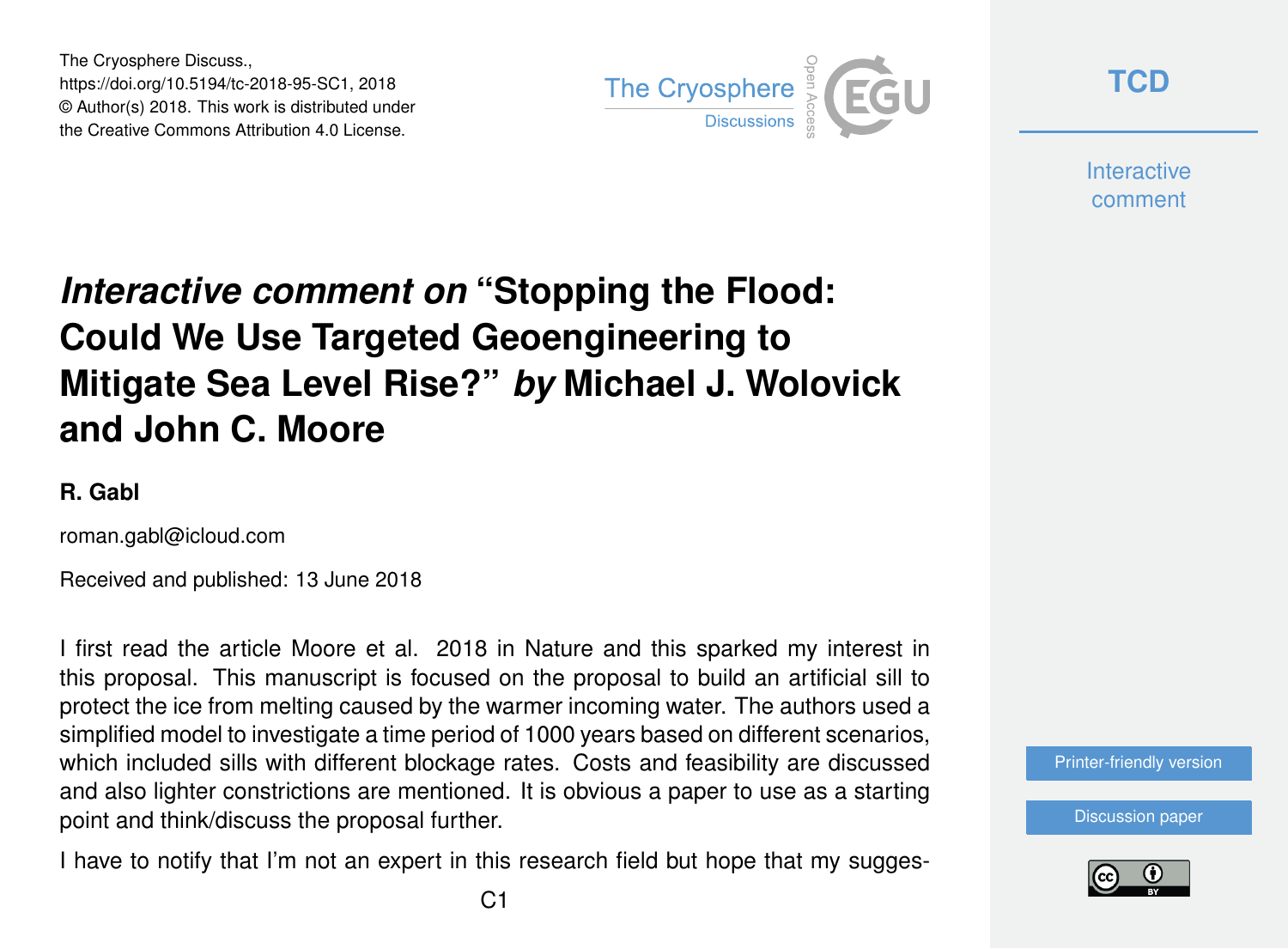tions/questions further strengthen the understandability for a bigger audience.

- Abstract and page(P) 13 line(L) 15: The 30% probability of success is an estimate based on which calculation or boundary conditions?

- The water level is fixed for the calculation time because it is comparable small to the ice sheet. I couldn't find a comment on this in the discussion part.

- As above mentioned, I'm not an expert in this particular research field. Consequently, in my opinion it would be very useful if in the section Methods (or alternatively in the supporting information) the simplifications are summarised, which gives the reader a previous overview of the used model and its assumptions.

- P6 L10: The construction time of 10 years seems to be a very conservative approach but it's reasonable keeping the difficult boundary conditions as well as the length in mind. The fixed beginning of the work in 100 years should be questioned; especially, when looking at the animations. Except of the animation 5 all other scenarios would suggest that the sill is built under the floating ice shelf, which would lead to a dramatic increase of the difficulty and cost of the intervention. Maybe a flexible starting point of the work based on an ice-free sea on top of the potential cross section would be a good starting point.

- P9 L7: How did the authors define the collapse of the ice sheet? Which criteria was used? Please clarify this.

- Figure 5: It would be good to have a clear connection the individual subfigures and the added animations.

- The discussion starts with a general comment and some further (research) questions and ends with the geoengineering. In the middle part the used approach is discussed and ranked as a first step. I would suggest to split this into two different subsections. One with a general discussion and an additional part, in which all assumptions are summarised.

**Interactive** comment

[Printer-friendly version](https://www.the-cryosphere-discuss.net/tc-2018-95/tc-2018-95-SC1-print.pdf)

[Discussion paper](https://www.the-cryosphere-discuss.net/tc-2018-95)